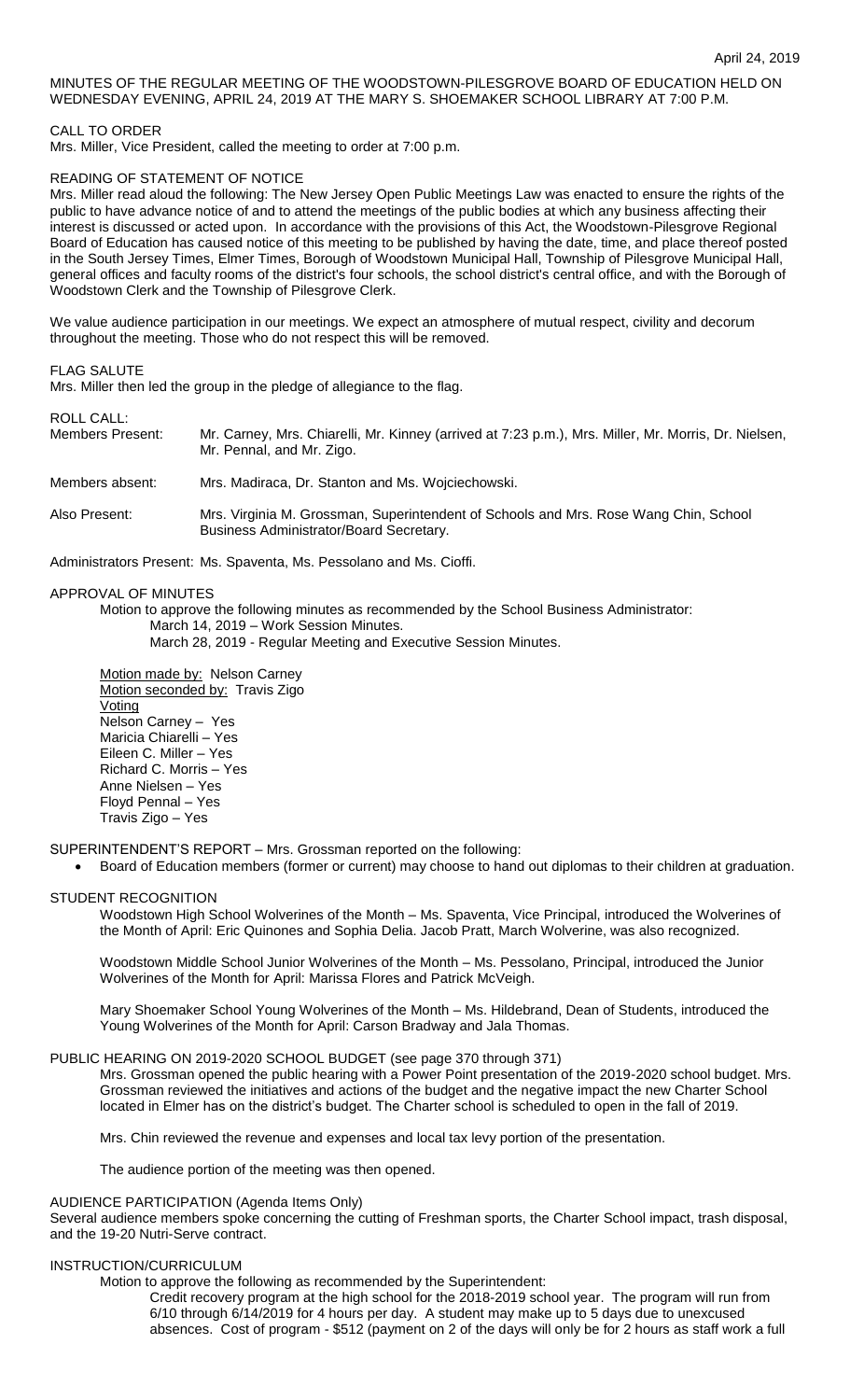day and the remaining 3 days will be for 4 hours for a total of 16 hours x \$32 per hour). Funding is budgeted through the high school.

2019-2020 High School student handbook.

Revised 2019-2020 school calendar.

Field Experience

| Student                                                             | College Location | Staff | Date(s) | Type |
|---------------------------------------------------------------------|------------------|-------|---------|------|
| Heyburn, Jessica Rowan High School Dan Evans 8/12-12/12/19 Clinical |                  |       |         |      |

April High School field trip list. (see page 372)

April fundraiser list. (see page 373)

Student(s) for homebound instruction:

| Student ID | Approximate Date   |
|------------|--------------------|
| 687839906  | $ 3/22 - 5/22/19 $ |
| 81868269   | $ 3/25 - 4/25/19 $ |
| 9219272851 | $ 4/17 - 4/30/19 $ |
| 7639337062 | $ 4/17 - 4/26/19 $ |

Salem County School District homeless agreement for the 2019-2020 school year.

Harassment, Intimidation and Bullying report dated 3/25/2019 - 4/12/2019 and to provide notification letters as required to the parents/guardians advising that this information has been provided to the Board of Education.

Motion made by: Travis Zigo Motion seconded by: Maricia Chiarelli **Voting** Nelson Carney – Yes Maricia Chiarelli – Yes Michael Kinney – Yes Eileen C. Miller – Yes Richard C. Morris – Yes Anne Nielsen – Yes Floyd Pennal – Yes Travis Zigo – Yes

Motion to approve the following as recommended by the Superintendent (voting not applicable to sending district representatives):

2019-2020 Middle School handbook. (attachment)

Professional Development

| Staff                   | <b>Building</b>  | Dates   | Workshop/Conference                    | Location                                   | Cost not to<br>exceed |
|-------------------------|------------------|---------|----------------------------------------|--------------------------------------------|-----------------------|
| Pessolano,<br>Allison   | Middle<br>School | 5/29/19 | Differentiated Data<br>Analysis        | The Conference Center - West<br>Windsor NJ | \$180                 |
| Gloway,<br>Joann        | Middle<br>School | 5/29/19 | <b>Differentiated Data</b><br>Analysis | The Conference Center - West<br>Windsor NJ | \$180                 |
| Bialecki,<br>Chris      | Middle<br>School | 5/29/19 | <b>Differentiated Data</b><br>Analysis | The Conference Center - West<br>Windsor NJ | \$180                 |
| Vinciguerra,<br>Heather | Middle<br>School | 5/29/19 | Differentiated Data<br>Analysis        | The Conference Center - West<br>Windsor NJ | \$180                 |
| Dunner,<br>Don          | Middle<br>School | 5/29/19 | <b>Differentiated Data</b><br>Analysis | The Conference Center - West<br>Windsor NJ | \$180                 |
| Lowden.<br>Gary         | Middle<br>School | 5/29/19 | Differentiated Data<br>Analysis        | The Conference Center - West<br>Windsor NJ | \$180                 |
| Stark,<br>Karma         | Middle<br>School | 5/29/19 | <b>Differentiated Data</b><br>Analysis | The Conference Center - West<br>Windsor NJ | \$180                 |

Field Experience

| Student                 | College          | Location          | Staff                   | Date(s)                                  | Type                                 |
|-------------------------|------------------|-------------------|-------------------------|------------------------------------------|--------------------------------------|
| Boone, La'Lisa          | Phoenix<br>Univ. | <b>WRS</b>        | Mirjam Biegen           | Spring/Fall 2019<br>$(12 \text{ weeks})$ | Clinical (100 hours)                 |
| Balin Alexandria        | Rowan            | WRS -<br>Grade K  | Maria Lucas             | <b>Fall 2019</b>                         | Clinical - RESCIND THIS<br>PLACEMENT |
| <b>Balin Alexandria</b> | lRowan.          | MSS-<br>Grade 1   | Beverly Haney Fall 2019 |                                          | <b>Clinical Practice</b>             |
| Price, Carrie           | Rowan            | MSS-<br>Grade 3/4 | Pamela Chew             | Fall 2019 & Spring<br>2020               | <b>Clinical Practice</b>             |

Field Trips for April 2019 as follows: (see page 374 through 376) Middle School field trip list. Mary Shoemaker field trip list. William Roper field trip list.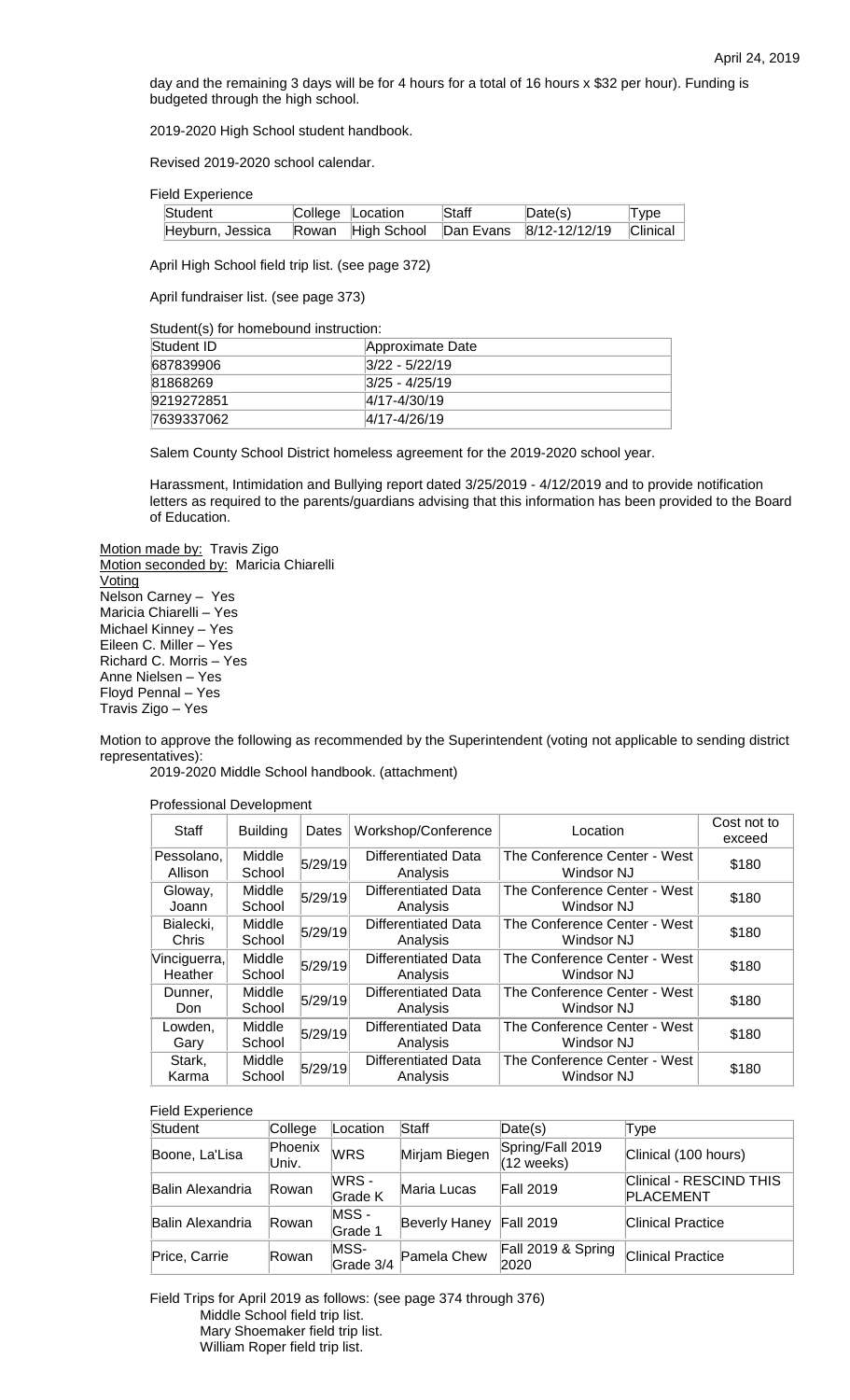New Middle School Club, Fellowship of Christian Athletes, for grades 6-8. The club will meet one day per week before school and during activity period. Cost - no cost to the district as the advisor is volunteering.

Motion made by: Travis Zigo Motion seconded by: Nelson Carney **Voting** Nelson Carney – Yes Maricia Chiarelli – Yes Eileen C. Miller – Yes Anne Nielsen – Yes Floyd Pennal – Yes Travis Zigo – Yes

ADMINISTRATION/PERSONNEL

Motion to approve the following as recommended by the Superintendent:

Accept resignations/retirements as follows:

Resignation of Lottetta Lee as a a part time custodian effective 4/4/2019. Resignation of Mei Corbin as a part time custodian effective 4/10/2019. Retirement of Rita Defeo as a full time custodian effective 7/1/2019.

Job Description(s) as follows:

Revised Buildings and Grounds Custodian job description. Revised Maintenance job description. Revised Custodian job description.

Kyala Orr as a part time custodian at the High School effective approximately 5/6/2019. Salary - Step 1 (\$27,444 pro-rated to start date and up to 25 hours per week).

Extra Duty Appointments as follows:

Amelia Adams, Jane Coleman and Susan Massara as proctors for a credit recovery program at the high school. The program will run from 6/10 through 6/14/2019 for 4 hours per day. Cost of program - \$512 (payment on 2 of the days will only be for 2 hours as staff work a full day and the remaining 3 days will be for 4 hours for a total of 16 hours x \$32 per hour). Funding is budgeted through the high school.

Health Services - Approval for the following organizations/outside counseling to provide services to students in our facilities. This is at no cost to the Board we are just providing a place for the students to meet.

Mattie Costill Youth Advocate Program, Inc. FamCAre Perform Care Healthcare Commons

Substitutes List for April 2019 (see page 377)

McKinney-Vento staff for the 2019-2020 school year. (NOTE: The following staff are part of the McKinney-Vento grant. This is at no cost to the district as everything is funded by the grant.) Kelly Sturdivant

Stephanie Mazzoni Engle Ina Jetter Roxanne Boleslawski

Volunteer list for high school for April 2019 (see page 378 through 379)

2019-2020 Staff Renewal as follows: (see page 380 through 385) Certified staff Administrators Technology staff District office staff Secretarial staff Buildings and grounds staff Cafeteria staff

Motion made by: Anne Nielsen Motion seconded by: Travis Zigo **Voting** Nelson Carney – Yes Maricia Chiarelli – Yes Michael Kinney – Yes Eileen C. Miller – Yes Richard C. Morris – Yes Anne Nielsen – Abstained to volunteer list for high school only. Floyd Pennal – Yes Travis Zigo – Yes

Motion to approve the following as recommended by the Superintendent (voting not applicable to sending district representatives):

Accept resignation/retirement as follows: Retirement of Susan Dyer, teacher at the William Roper School, effective 7/1/2019, with regrets.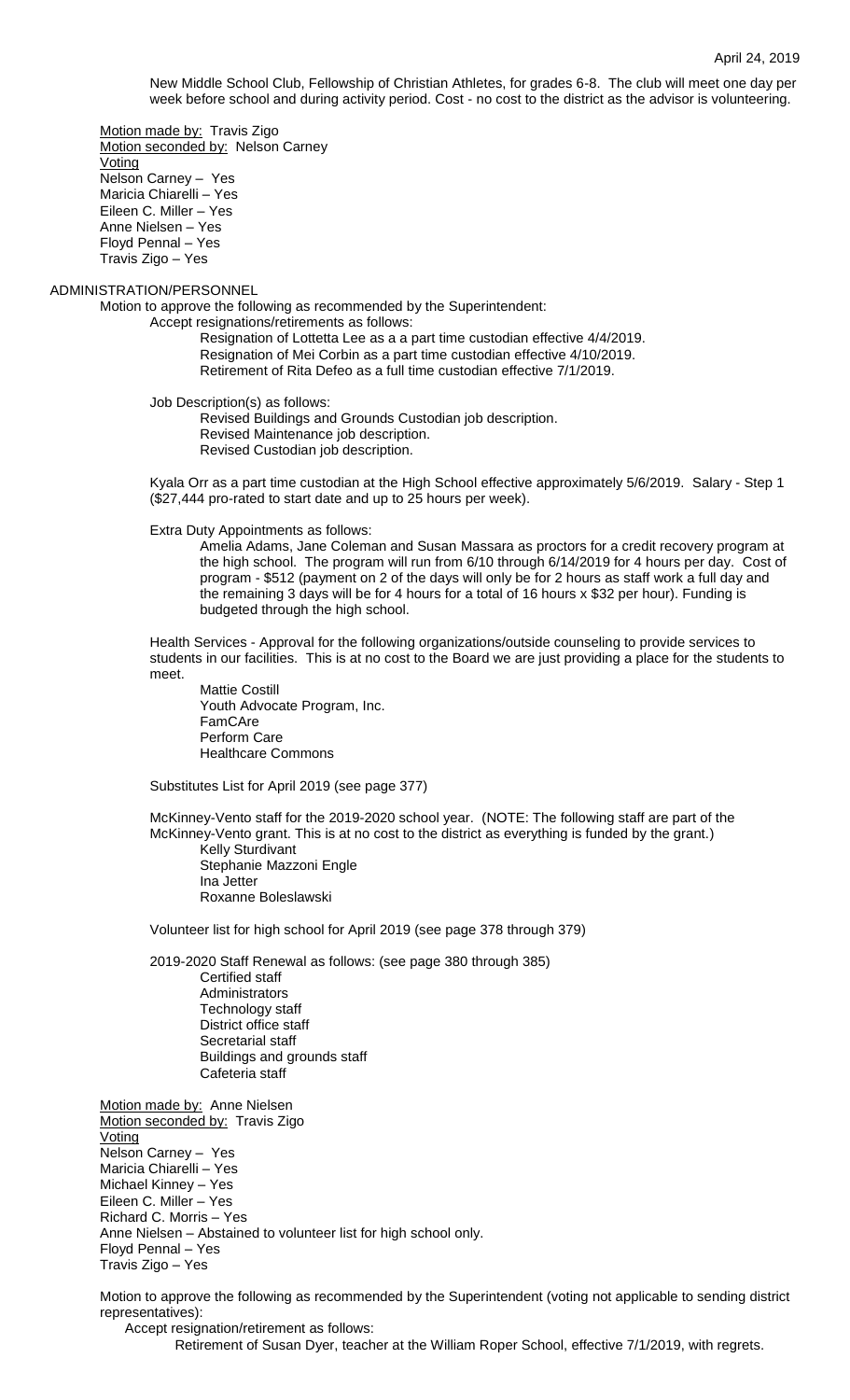Maternity leave of absence for Mary Cundey, teacher Mary Shoemaker School, from approximately 9/5/2019 through 12/6/2019.

Sandra Smith as a part time custodian at the William Roper School effective approximately 5/6/2019. Salary - Step 1 (\$27,444 pro-rated to start date and up to 25 hours per week).

Extra Duty Appointments as follows: (see page 386 through 387) Middle School April extra duty list. Mary Shoemaker April extra duty list.

Volunteer lists as follows: (see page 388 through 390) Middle School April 2019 volunteer list. Mary Shoemaker April 2019 volunteer list. William Roper April 2019 volunteer list.

Motion made by: Anne Nielsen Motion seconded by: Travis Zigo **Voting** Nelson Carney – Yes Maricia Chiarelli – Abstained to volunteer list for Mary Shoemaker only. Eileen C. Miller – Yes Anne Nielsen – Yes Floyd Pennal – Yes Travis Zigo – Yes

### 2019-2020 BUDGET

A discussion took place concerning the Charter School funds and how the funds would be used in the event the Charter school does not open or anticipated enrollment count is fewer. Mrs. Grossman stated that administrators will assess and prioritize needs to determine how best to redeploy the funds.

Motion to approve the 2019-2020 school budget items as follows:

BE IT RESOLVED THAT the Woodstown-Pilesgrove Regional School District Board of Education adopt by roll call the School Budget for the 2019-2020 school year as follows: (see page 370 through 371)

|                          | <b>Budget</b> | <b>Local Tax Levy</b> |
|--------------------------|---------------|-----------------------|
| General Fund             | \$23,479,830  | \$11,315,921          |
| Special Revenue Fund     | \$548,540     | \$0                   |
| Debt Service Fund        | \$1,536,889   | \$1,434,125           |
| <b>Total Base Budget</b> | \$25,565,259  | \$12,750,046          |

BE IT FURTHER RESOLVED that the 2019-2020 Budget includes adjustments for the use of banked cap, in accordance with N.J.A.C. 6A:23A-10.3(b), in the amount of \$46,114. The district has fully exhausted all eligible statutory spending authority and must increase the base budget in the amount of \$46,114 for the purpose of maintaining the academic program in compliance with the state and local academic goals. The need must be completed in the 2019-20 budget year and cannot be deferred or incrementally completed over a longer period of time.

BE IT FURTHER RESOLVED that the 2019-2020 Budget includes the current enrollment adjustment in the amount of \$18,128 to meet budgetary requirements.

BE IT FURTHER RESOLVED that the 2019-2020 Budget includes the use of maintenance reserve funds in the amount of \$180,000 to be used in the general fund for the purpose of regular maintenance, contingency for emergency and supplies. (11-000-261-420 through 11-000-261-610).

BE IT FURTHER RESOLVED that the 2019-2020 Budget includes the use of tuition reserve funds in the amount of \$121,174 to be used to refund sending districts for the 2017-2018 certified tuition.

BE IT FURTHER RESOLVED, that the Woodstown-Pilesgrove Regional School District, in accordance with N.J.A.C. 6A:23A-7.3(a) establishes a maximum travel expenditure for the 2019-2020 school year not to exceed \$85,000.

Motion made by: Floyd Pennal Motion seconded by: Nelson Carney Voting Nelson Carney – No Maricia Chiarelli – Yes Michael Kinney – Yes Eileen C. Miller – Yes Richard C. Morris – Yes Anne Nielsen – Yes Floyd Pennal – No Travis Zigo – Yes

# OPERATIONS/FINANCE

Motion to approve the following financial reports as recommended by the School Business Administrator: (see Board Minutes Financial Back-up Binder for details).

Pursuant to N.J.A.C. 6A:23A-16.10 (c)3, I certify that as of February 28, 2019, no budgetary line item account has obligations and payments (contractual orders) which in total exceed the amount appropriated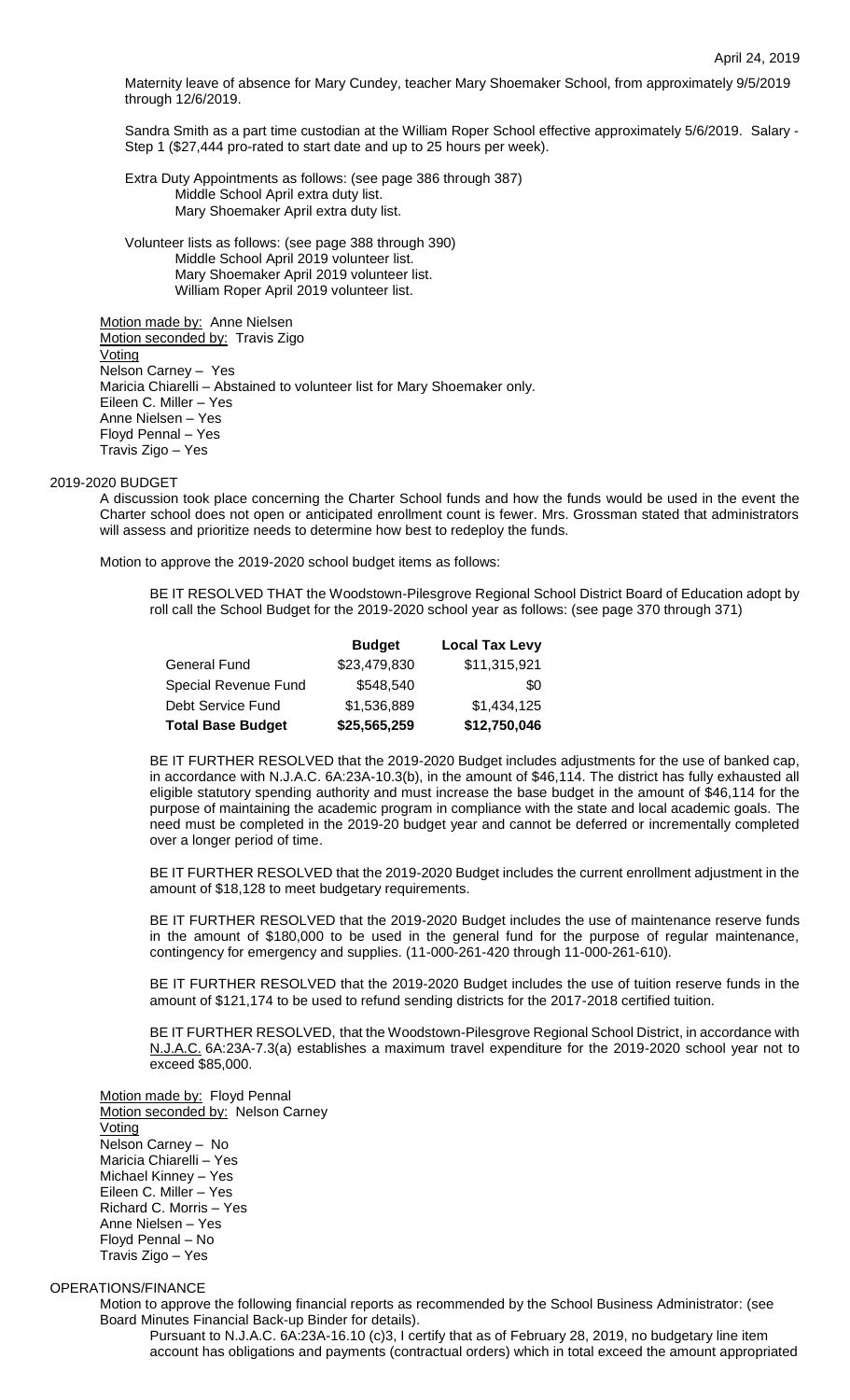by the Woodstown-Pilesgrove Regional Board of Education pursuant to N.J.S.A. 18A:22-8.1 and N.J.S.A. 18A:22-8.2 and no budgetary line item account has been over-expended in violation of N.J.A.C. 6:23- 16.10 (a)1.

Board Secretary **Date Date Date** 

The February 28, 2019, preliminary final Report of the Treasurer of School Funds for the 2018-2019 school year is in agreement with the February 28, 2019, preliminary Report of the Board Secretary, pending audit.

\_\_\_\_\_\_\_\_\_\_\_\_\_\_\_\_\_\_\_\_\_\_\_\_\_\_\_\_\_ \_\_\_\_\_\_\_\_\_\_\_\_\_\_\_\_\_\_\_\_\_\_\_\_

Pursuant to N.J.A.C. 6A:23A-16.10(c)4, that the Woodstown-Pilesgrove Regional Board of Education certifies that as of February 28, 2019, and after review of the Secretary's Monthly Financial Report and the Treasurer's Monthly Financial Report and upon consultation with the appropriate district officials, to the best of the Board's knowledge, no major account or fund has been over-expended in violation of N.J.A.C. 6A:23A-16.10(a)1 and that sufficient funds are available to meet the district's financial obligations for the remainder of the fiscal year.

EFT's for March 2019, additional hand check payments for March 2019, and payment list for the month of April 2019.

Transfer of funds as previously approved by the Superintendent pursuant to 18A:22-8.1 for the month of February 2019.

Additional financial reports as follows:

Student Activities and Athletics for the month of March 2019. Scholarships for the month of March 2019. Odyssey of the Mind for the month of March 2019. Cafeteria Report for the month of March 2019. Woodstown Community School for the month of March 2019.

Motion made by: Floyd Pennal Motion seconded by: Michael Kinney Voting Nelson Carney – Yes Maricia Chiarelli – Yes Michael Kinney – Yes Eileen C. Miller – Yes Richard C. Morris – Yes Anne Nielsen – Yes Floyd Pennal – Yes Travis Zigo – Yes

Motion to approve the following as recommended by the School Business Administrator: Approval of the BioSecurity Plan.

Contract with Blackboard Inc. to provide district web hosting services and mass notification system in the amount of \$13,154.70 for the 2019-2020 school year.

Award of contract for district waste and recycling removal services (RFP #WPRSD - Waste/Recycling Removal Services - 2018-19-001) to Waste Management Services of New Jersey. The initial term will be twenty-four (24) months. The cost for months 1-12 is \$29,972.20. The cost for months 13-24 is \$26,751.35. See attachment for all proposals received. (see page 391)

Agreement with Salem County Special Services School District for the 2019-2020 Itinerant-Shared Services for related services.

Contract with the State of New Jersey, Department of Children and Families, Office of Education for tuition reimbursement for the 2018-2019 school year.

Authorize the School Business Administrator to go out for RFP for electrical services.

Resolution authorizing disposal of surplus property through GovDeals.com. (see page 392 through 393)

Contract with Nutri-Serve Food Management Inc., as the food service management company for the 2019-2020 school year and to approve the following resolution:

BE IT RESOLVED THAT Woodstown-Pilesgrove Regional School District approved the renewal of the food service contract with Nutri-Serve Food Management Inc., for the 2019-2020 school year. Nutri-Serve Food Management Inc., shall be paid a flat fee for its services rendered based upon \$30,434.60 per annum per annum per one school calendar year. Payments will be calculated on the basis of a 10-month calendar year (42 weekly payments). This fee is based on providing services in the currently existing school buildings.

Nutri-Serve guarantees that the bottom line on the operational financial report for the school year will be a break even or no subsidy to the bottom line of the Woodstown-Pilesgrove Regional School District. If the actual bottom line is a loss, Nutri-Serve will subsidize the bottom line of the Woodstown-Pilesgrove Regional School District up to 100% of the management fee. Guarantee conditions as listed in Addendum school year 2019-2020 apply.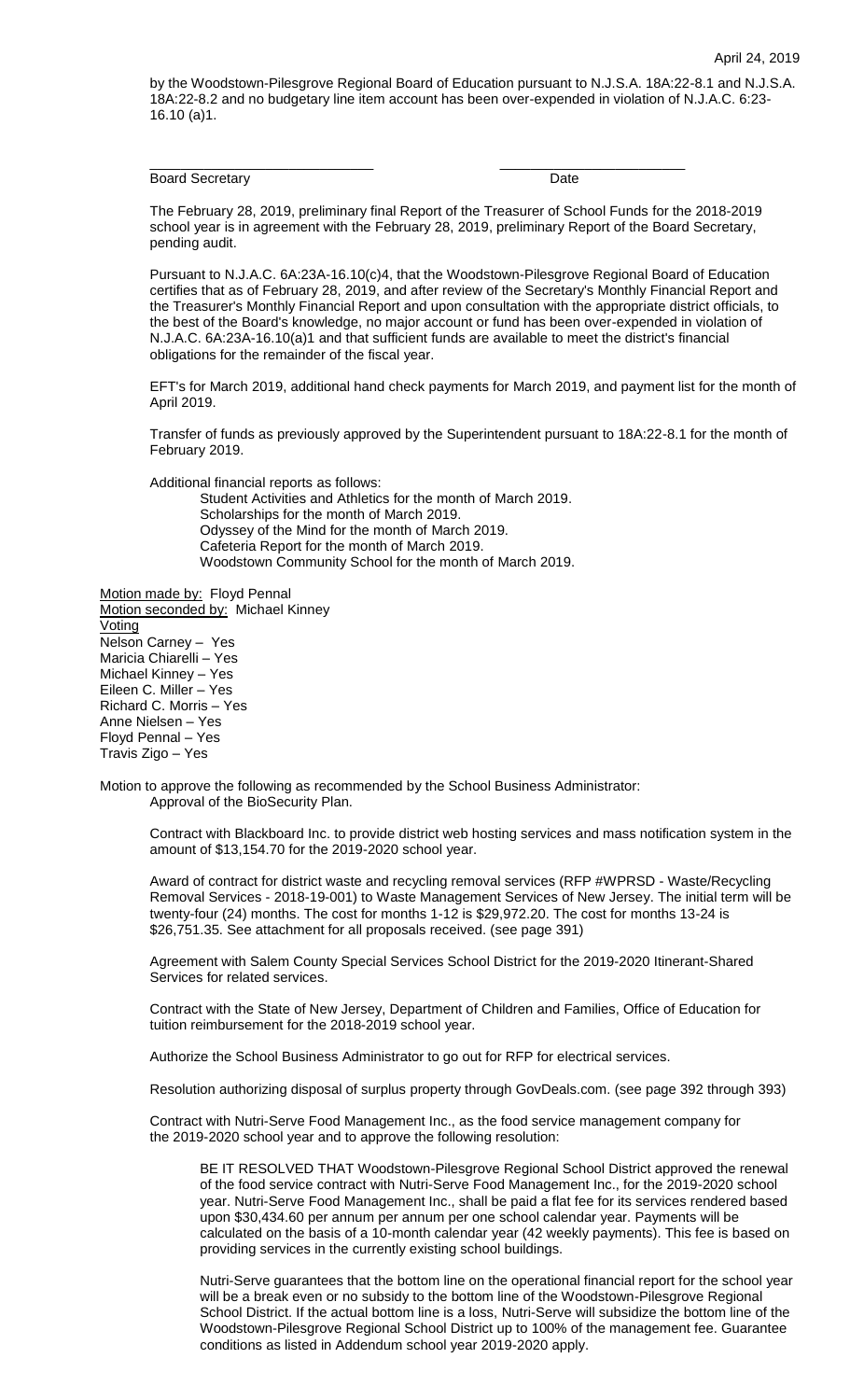Motion made by: Floyd Pennal Motion seconded by: Travis Zigo **Voting** Nelson Carney – Yes Maricia Chiarelli – Yes Michael Kinney – Yes Eileen C. Miller – Yes Richard C. Morris – Yes Anne Nielsen – Yes Floyd Pennal – Yes Travis Zigo – Yes

Motion to approve the following as recommended by the School Business Administrator (voting not applicable to sending district representatives): Accept donations to the William Roper Memorial Fund. (see page 394)

Apply for the Kids Bowl Free grant in the amount of \$1,000.00.

Motion made by: Floyd Pennal Motion seconded by: Maricia Chiarelli **Voting** Nelson Carney – Yes Maricia Chiarelli – Yes Eileen C. Miller – Yes Anne Nielsen – Yes Floyd Pennal – Yes Travis Zigo – Yes

### **POLICY**

Motion to approve the following policies (P) and regulations (R) for second reading and adoption: Section 000 P 0141.1 Board Member and Term - Receiving District (Revised) Section 2000 P 2422 Health and Physical Education (M) Revised) <sup>P</sup> 2431.3 Practice and Pre-Season Heat-Acclimation for School Sponsored Athletics and Extra-Curricular Activities (Revised) P 2610 Educational Program Evaluation (M) (Revised) Section 4000 P 4219 Commercial Driver's License Controlled Substance and Alcohol Use Testing (M) (Revised) Section 5000 P 5111 Eligibility of Resident/Nonresident Students (M) (Revised) R 5111 Eligibility of Resident/Nonresident Students (M) (Revised) P 5330.04 Administering an Opioid Antidote (M) (Revised) R 5330.04 Administering an Opioid Antidote (M) (New) P 5756 Transgender Students (M) (Revised) - UPDATED Section 7000 P 7440 School District Security (M) (Revised) R 7440 School District Security (M) (Revised) P 7510 Use of School Facilities (Revised) R 7510 Use of School Facilities (Revised Section 8000 P 8561 Procurement Procedures for School Nutrition Programs (M) (Revised) Policy and Regulation update replacing "Electronic Violence and Vandalism Reporting system (EVVRS)" with "Student Safety Data System (SSDS)" P 2415.06 Unsafe School Choice Option (M) (Revised) P 2460.8 Special Education - Free and Appropriate Public Education (M) (Revised) P 5530 Substance Abuse (M) (Revised)<br>P 5600 Student Discipline/Code of Conc Student Discipline/Code of Conduct (M) (Revised) R 5600 Student Discipline/Code of Conduct (M) (Revised) P 5611 Removal of Students for Firearms Offenses (M) (Revised) R 5611 Removal of Students for Firearms Offenses (M) (Revised) P 5612 Assaults on District Board of Education members or Employees (M) (Revised) R 5612 Assaults on District Board of Education members or Employees (M) (Revised) P 5613 Removal of Students for Assaults with Weapons Offenses (M) (Revised) R 5613 Removal of Students for Assaults with Weapons Offenses (M) (Revised) Removal of Students for Assaults with Weapons Offenses (M) (Revised) P 8461 Reporting Violence, Vandalism, Harassment, Intimidation, Bullying, Alcohol, and Other Drug Offenses (M) (Revised) R 8461 Reporting Violence, Vandalism, Harassment, Intimidation, Bullying, Alcohol, and Other Drug Offenses (M) (Revised) Motion made by: Michael Kinney Motion seconded by: Nelson Carney Voting Nelson Carney – Yes Maricia Chiarelli – Yes Michael Kinney – Yes Eileen C. Miller – Yes Richard C. Morris – Yes

Anne Nielsen – Yes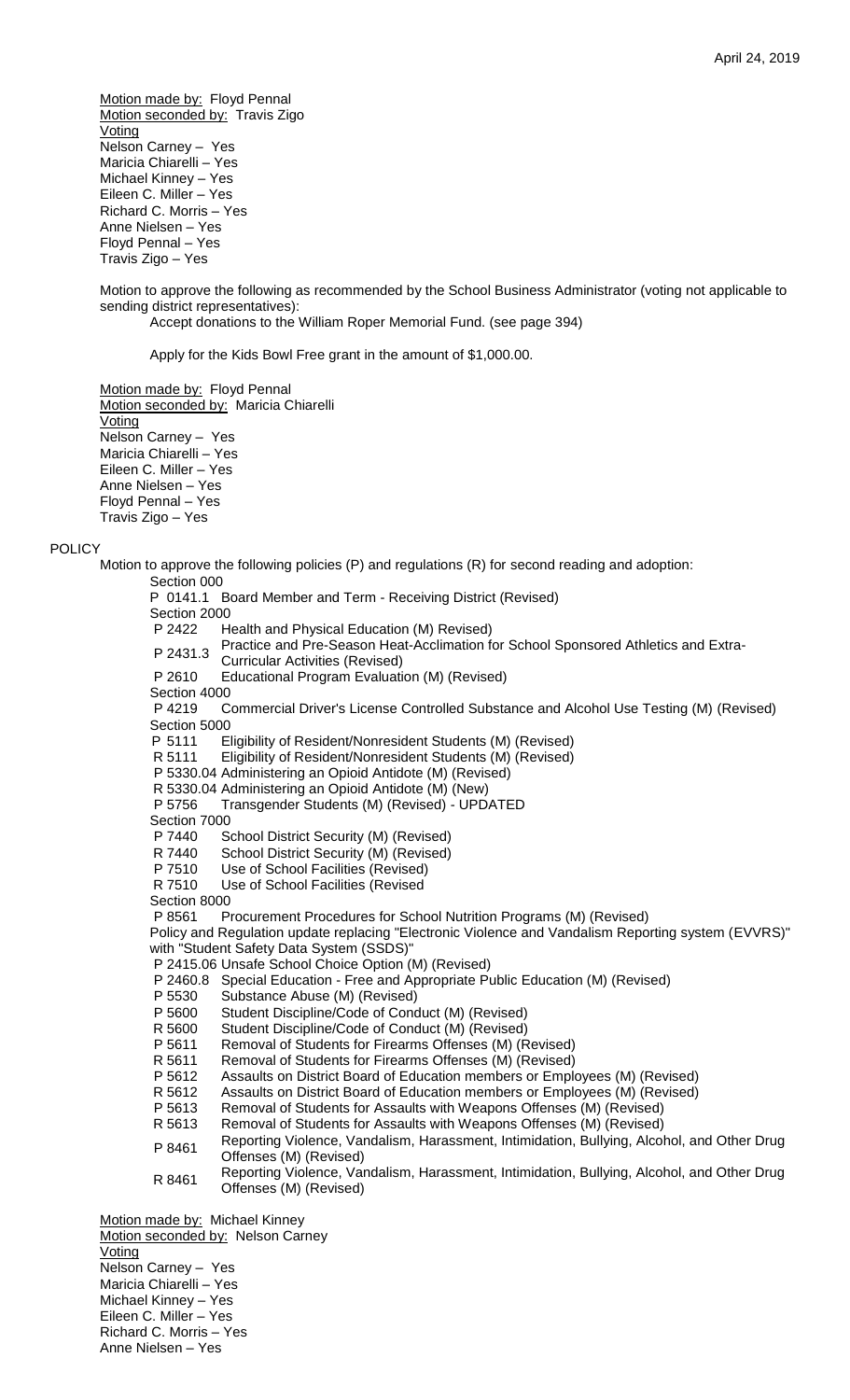Floyd Pennal – Yes Travis Zigo – Yes

# REPORTS

School Business Administrator – Mrs. Chin reported on the following:

- Nutri-Serve -- March profit was ~\$4K despite MSS and WRS being off for one week; year-to-profit is ~\$23K; uncollected debt balance is just under \$14K; District will step up our current methods, in accordance with our policy, to collect on this debt.
- Mrs. Chin thanked everyone for the opportunity to present the 19/20 budget.

Administrators monthly reports for April 2019.

Building Reports for the month of March as follows:

**Suspensions Enrollments** Fire/Security Drill

### BOARD REPORTS

President -- Mrs. Miller enabled the Board to have an open discussion on the board structure (Board of the Whole vs. Committee Structure). She then instructed the Board that a vote for yes would be to remain as Board of the Whole, a vote for no would be to return to the committee structure.

Motion to conduct Board business as a Board of the Whole.

Motion made by: Maricia Chiarelli Motion seconded by: Floyd Pennal **Voting** Nelson Carney – Yes Maricia Chiarelli – Yes Michael Kinney – No Eileen C. Miller – No Richard C. Morris – Yes Anne Nielsen – Yes Floyd Pennal – Yes Travis Zigo – No

The motion to conduct Board business as a Board of the Whole passed.

### Sending Districts

Upper Pittsgrove Township -- Mr. Michael Kinney stated that it was a tough budget year. There were staff cuts and roof damage due to recent storm.

Alloway Township -- Mr. Richard Morris stated they have had a challenging budget year. They are embarking on the second phase of the Strategic Plan. He also shared an article where Alloway was named "Best Town to live in Salem County."

### Liaison Reports

NJSBA Delegate Report – Mrs. Miller reported the Delegate Assembly is May 18<sup>th</sup>.

SACC Report – Mrs. Madiraca was absent.

AG Advisory Council Report – Dr. Stanton was absent.

PTO Report – Mr. Zigo shared upcoming events/fundraisers.

W-P School Foundation Report – Mrs. Chiarelli gave an update on the Turkey Run fundraising event.

CARE Report – Mr. Pennal stated that they are undergoing a restructure of the committee.

Marlton Recreation League Report – Mr. Zigo will explore potential opportunity to align athletic interests for our students.

Pilesgrove Township Report – Dr. Nielsen had nothing to report.

Woodstown Borough Report – Ms. Wojciechowski was absent.

# AUDIENCE PARTICIPATION – Non-agenda Items.

Audience member spoke concerning negative opinion on a novel which is part of the middle school syllabus. Mrs. Grossman provided clarification, including, but not limited to, awards received by the novel. The novel does discuss challenging topics and parents are informed of syllabus/assigned reading. The district does not advocate banning books and would rather read books under care of teachers.

# IMPORTANT DATES

- April 24, 2019 Public Hearing on Budget/Regular Board Meeting, 7:00 p.m., Mary Shoemaker School Library
- May 16, 2019 Work Session, 6:00 p.m., Board Office Conference Room
- May 23, 2019 Regular Board Meeting, 7:00 p.m., Mary Shoemaker School Library
- June 11, 2019 Work Session 6:00 p.m. Board Office Conference Room
- June 20, 2019 Regular Board Meeting, 7:00 p.m., Mary Shoemaker School Library